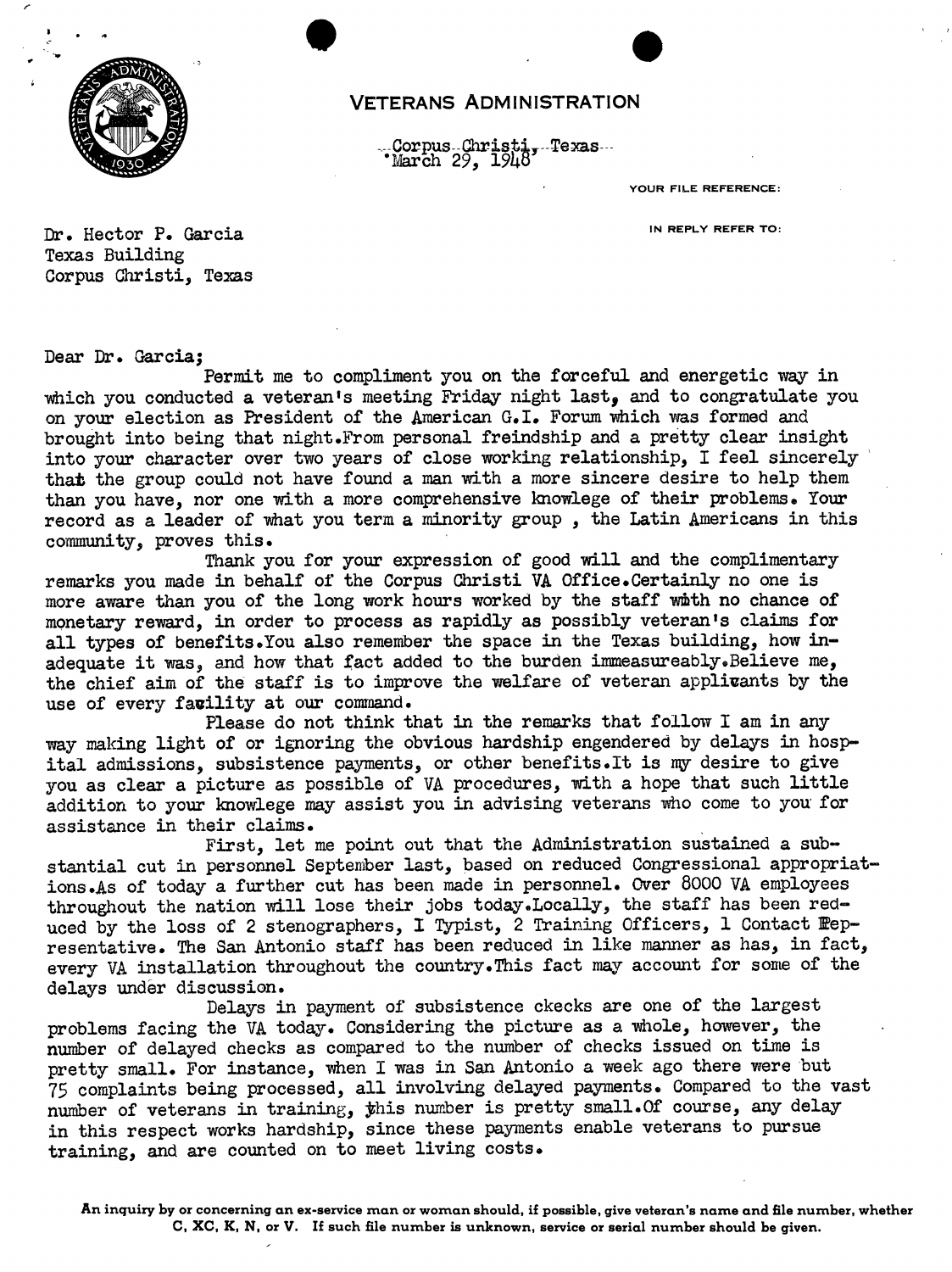.

Each such case constitutes a separate problem. A great number of the delays are the fault of the veterans themselves, for failure to submit properly prepared documents requested by the Regional Office. In this respect,  $1$  am sure you are familiar with legal requirements for the establishment of dependency. Certified copies of the court records of birth certificates, marriage or divorce certificates and the like are legal requirements.Although assistance is given veterans in the procurement of these documents by Contact Representatives and others on request, it is primarily the responsibility of the individual veteran to present this evidence.In the case of rural Latin Americans, you know only too well the delays which may result, particularly since some of these documents must be secured from records in Mexico.

I am in receipt of the list of names of men who responded to your call at the meeting for those who were awaiting subsistence checks. This list will be checked against our records, and <sup>I</sup> can assure you that all possible will be done to secure early payment.

One of the cases you cited at the meeting is <sup>a</sup> good example of <sup>a</sup> delay caused by the man himself, of course through lack of knowlege of procedures. This man called on a Training Officer about  $\mu$  months after he had enrolled in a literacy class, complaining that he had received no subsistence payment.He carried in his hand <sup>a</sup> small cloth sack in which wese several letters from the VA, unopened. Among these papers was his Certificate of Eligibility, <sup>a</sup> form which should have been completed by him and the school when he entered, and sent without delay to the San Antonio Office as the basic document which would place his name on the subsistence pay-roll.Without this basic document, it was not possible to pay him. In fact, the Regional Office had no knowlege that he had enrolled in school. There are other examples of men carrying unopened letters from the VA dor months, unopened and unread.

It should be remembered that the Administration operates under laws established by the Congresses.Adjudication Division personnel, including(or <sup>I</sup> should say particularly)Rating Board members.must have a thorough knowlege of these laws. Believe me, <sup>a</sup> vast number of laws and ammendments have been passed since the American Revolutionary War! Disability or pension ratings are made under the provisions of one or more of these laws.Only men of very wide experience in this highly specialized field are selected as Rating Board members.The boards are permanent for reasons just explained, and any rotation of such boards such as you suggested would appear to be ompracticable. There just aren't enough qualified men to permit of such a plan. Certainly, with the vast number of claims for disability or pension

ratings prosessed by the San Antonio Regional Office mistakes are bound to occur. The Contact Service of the VA has as one of it's chief reasons for existence the proper presentation of all claims, and assistance in clearing up errors that occur. All veterans with complaints in this or any other respect insofar as their rights zas veterans are concerned are urged to take advantage of this service.Contact Representatives are skilled in ways of getting at the source of the trouble and having errors corrected.

Ratings are raised or lowered in some cases according to medical data secured by VA physicians at scheduled examinations, or according to reports furnished by private physicians based on knowlege gained through treatment or axamination.These data are considered carefully by rating officials before adjustments are made.